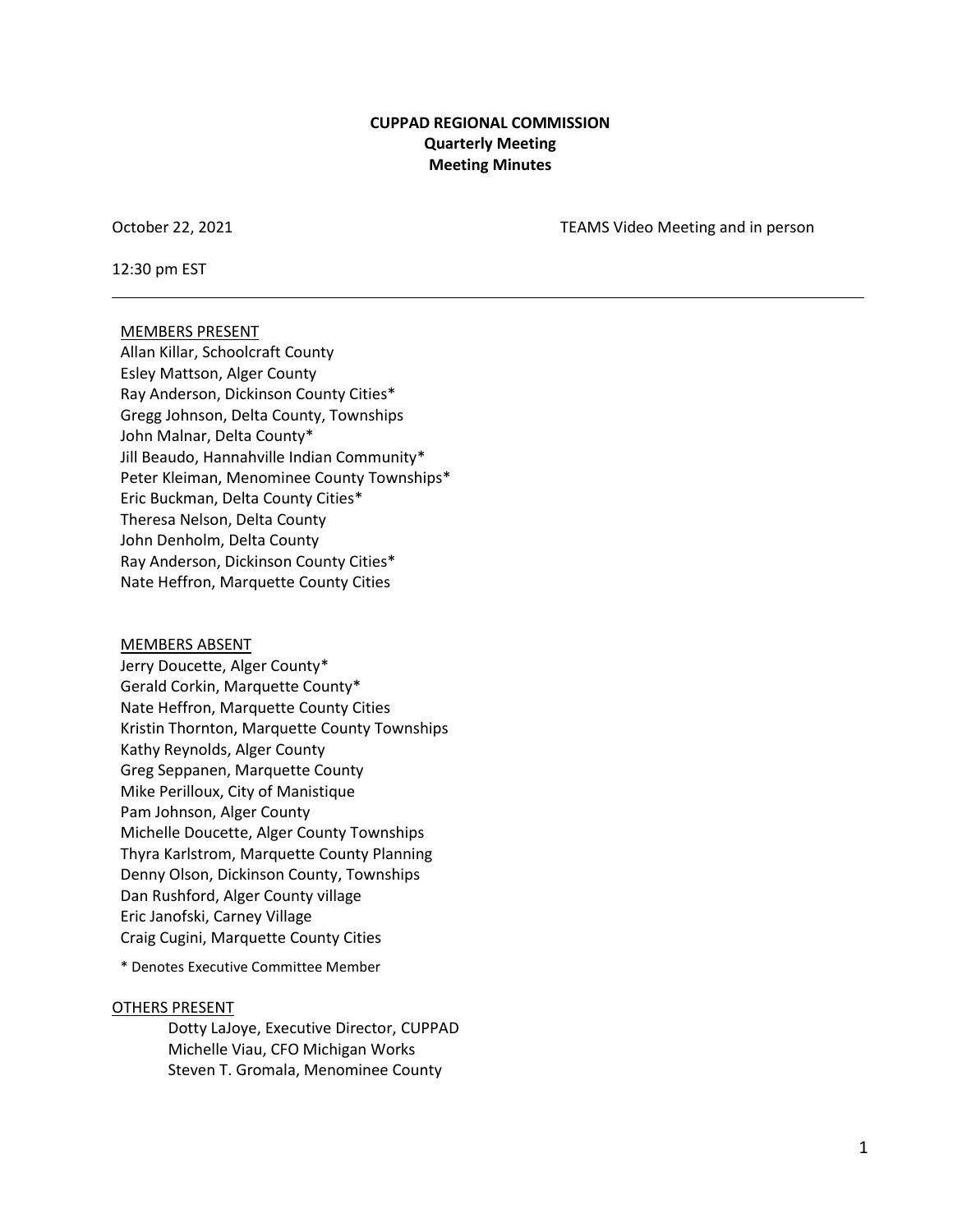#### 1. CALL TO ORDER

The meeting was called to order at 12:30 pm by Dotty LaJoye. The Pledge of Allegiance to the Flag was recited. Roll call was taken, a quorum was present.

# A. APPROVAL OF AGENDA

**MOTION TO RECOMMEND APPROVAL OF THE AGENDA FOR OCTOBER 22, 2021, WAS MADE BY P. KLEIMAN, SUPPORTED BY J. MALNAR; MOTION CARRIED.**

#### B. ACCEPTANCE OF THE MINUTES

**MOTION TO ACCEPT THE MINUTES OF THE REGIONAL QUARTERLY MEETING ON JULY 23, 2021, WAS MADE BY J. MALNAR, SECONDED BY P. KLEIMAN; MOTION CARRIED.**

## **MOTION TO ACCEPT THE MINUTES FROM THE EXECUTIVE COMMITTEE FROM SEPTEMBER 23, 2021 WAS MADE BY SUPPORTED BY P. KLEIMAN; MOTION CARRIED**

#### C. TREASURER'S REPORT

J. Beaudo reported that we are at the end of the year. Our cash balance is a little less than it was last year, but overall, we did well and contributed to the fund balance. We have a good, conservative budget going forward, so we will be able to track our progress. **MOTION TO TO APPROVE THE TREASURERS REPORT WAS MADE BY P. KLEIMAN, SUPPORTED BY J. MALNAR; MOTION CARRIED.**

#### E. EXECUTIVE DIRECTOR REPORT

CUPPAD finished up FY21, hitting most of our budget goals for the year, and we are ready to take on another year. The ARPA Workshop conducted by MSU Extension on October 6 at NMU was very informative. Brad Neuman provided CUPPAD with the group's responses to the three questions posed during the breakout sessions: "What are the immediate needs of the municipality?" "What other needs exist in the broader community?" And finally, "What specific collaborations can occur to meet these needs?" The answers were good, and MSU Extension will be sharing a summary of the responses from all the meetings soon. Probably my biggest takeaway was that local ARPA funds could be used to match State ARPA grant opportunities.

CUPPAD is getting ready to begin the MDOT Small Urban and Rural Task Force programming for the year, which will go on till probably mid-December. Small Urban and RTF are the steps Regional Planning Agencies follow in coordination with the local road commissions, local units of government, and other stakeholders to allocate funds on Fed-Aid eligible road projects.

We have quite a bit of funding coming from the State for work completed on the Hazard Mitigation Plans. Also, we are looking into a Michigan Coastal Management Grant to assist the City of Manistique, Burt Township, Onota Township, and Grand Island Township with the development of coastal management strategies in their Master Plans.

CUPPAD submitted for approval from the MEDC to conduct a low/mod income survey in the City of Munising. We should find out next week if we can move forward. The purpose of the survey is to provide a more accurate count of the number of residents that are considered low to moderate-income. Through the survey process, if we discover that 51% or more of the households in the City of Munising are low to mod income, the City will be eligible for CDBG grants for projects like housing and infrastructure.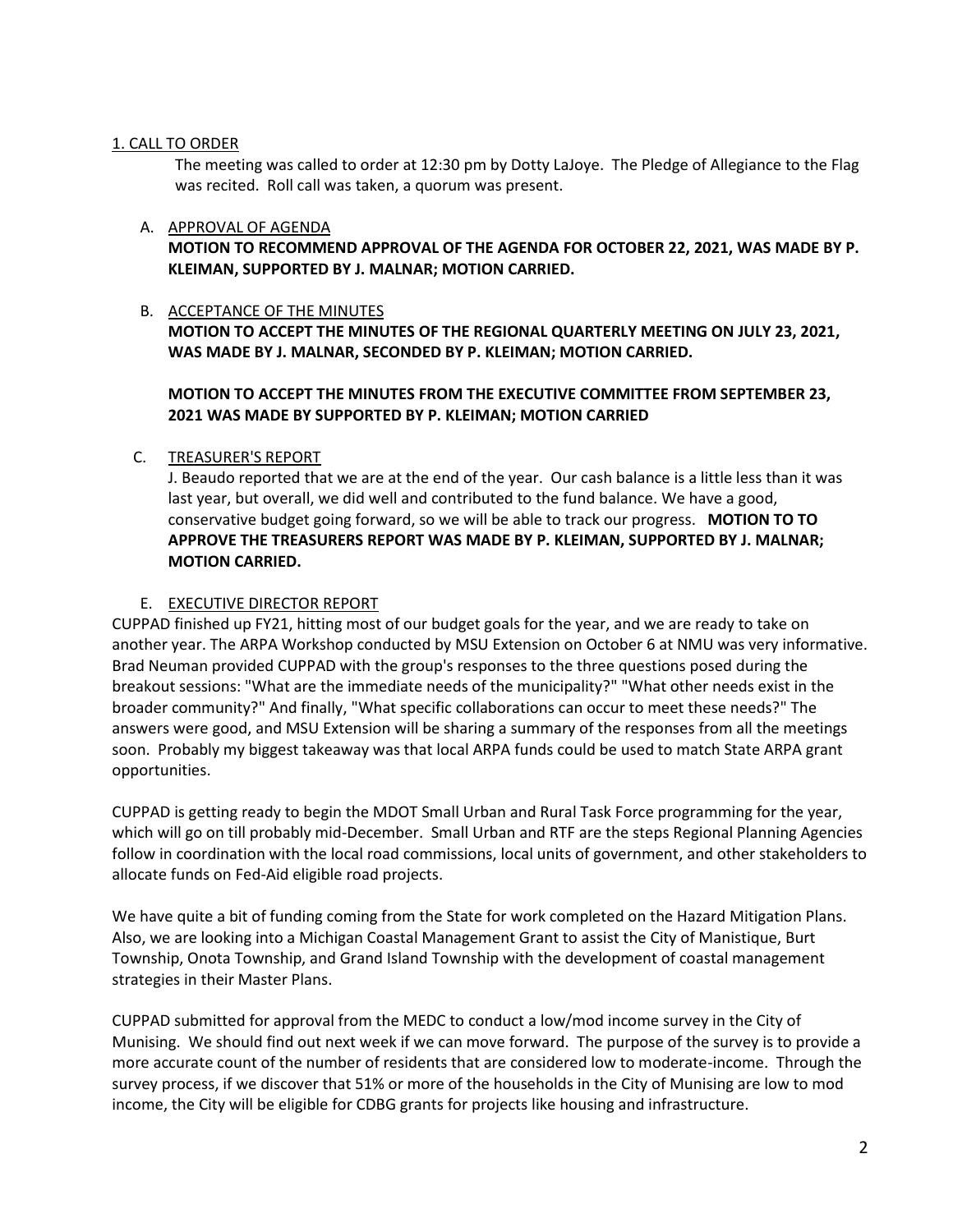We are also pursuing another Neighborhood Enhancement Project through MSHDA for the census tracks adjacent to the downtown district in Negaunee. The application deadline is December 8.

Other projects still underway include the City of Escanaba Recreation Plan, the Ford River Recreation Plan, the Garden Township Recreation Plan, the City of Negaunee Recreation Plan, the Ely Township Recreation Plan, and a new contract with the City of Munising for their Recreation Plan.

Ongoing Master Plans include the City of Negaunee, the City of Ishpeming, Burt Township and Harris Township.

The GIS staff is continuing parcel updates for Delta and Schoolcraft County, Rawan with assistance from Ryan Carrig, is putting the finishing touches on the Non-Emergency Medical Transportation Plan. Mike Tripp is working on local mapping support for our various plans and building out the MDOT non-motorized trail maps.

Ryan Soucy has been busy working on an EDA Build Back Better Challenge Grant to develop a recreation innovation district in the UP. He will provide you with more information shortly. I am still working the City of Ishpeming Senior Center, the City of Negaunee Senior Center, the Iron Mountain Rental Rehab project, the City of Manistique's two Rental Rehab Projects and the sewer lining project, and doing the Davis Bacon wage reporting requirements for the City of Escanaba Wastewater Treatment Grant. Now I am the CGA on the City of Escanaba's most recent CDBG grant for 1.8 million, referred to as the Clear Well project.

Also, the press release went out from the Governor's Office about the Village of Carney receiving a Category A grant for Guard Street. Other media have picked up on it since. CUPPAD is very proud of what we do and so happy about assisting them with that. Lastly, I will be sending out annual dues notices in early November to all local government units in the Central Region for their continued or new membership to CUPPAD for 2022.

# F. NEW BUSINESS

# F1. Budget FY22

Jill Beaudo discussed the budget and how it works. She described how we only show projects that we have contracts for and add their funds to the budget as they are completed and paid. She explained how CUPPAD is one of those organizations that doesn't make a lot of money, and most of what they make goes right back out to the communities. Still, CUPPAD needs to maintain a healthy fund balance for those times when projects are not paying out, but the overhead goes on every day. Because of those fluctuations in funding, we have to stay small and always try to maintain a balance of funds going out to funds coming in, and this budget should help us achieve that going forward. **MOTION TO ACCEPT THE CUPPAD BUDGET FOR FY22 WAS MADE BY G. JOHNSON, SUPPORTED BY T. NELSON; MOTION CARRIED.**

# F2. Meeting Schedule FY22

D. LaJoye presented the meeting schedule and explained that CUPPAD would continue to conduct their meetings in the Delta County Boardroom with an option for virtual attendance. That has been the best method during the pandemic, but it will prevent the need to travel across the UP for each meeting which will be safer for everyone during the winter season. **MOTION TO APPROVE THE MEETING SCHEDULE FOR FY22 WAS MADE BY P. KLEIMAN, SUPPORTED BY J. MALNAR; MOTION CARRIED**